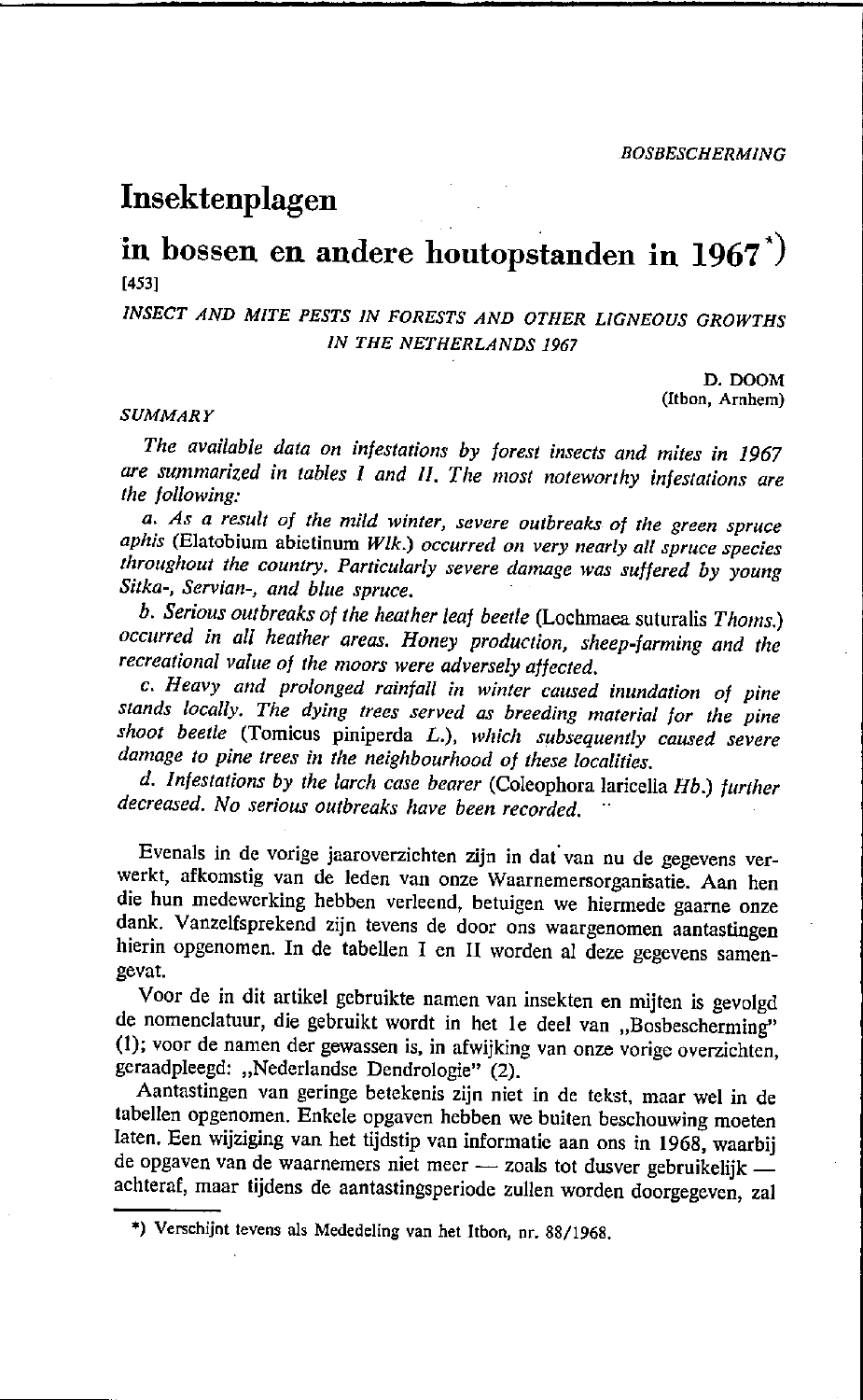naar wij verwachten, ons een beter en waarschijnlijk vollediger inzicht geven in het optreden van plagen op onze voornaamste houtgewassen.

Tabel 1. De in 1967 schadelijk opgetreden insekten en mijten, gerangschikt naar het beschadigde gewas.

*Table 1. The insect and mite pests of 1967, grouped according to their host plants.* 

| Plantesoort/Plant species            | Aangetast door/Attacked by                                                                                                                                                                                                                                                     |
|--------------------------------------|--------------------------------------------------------------------------------------------------------------------------------------------------------------------------------------------------------------------------------------------------------------------------------|
| Pinus sylvestris L.                  | Curculio abietis L.<br>Brachyderes incanus L.<br>Tomicus piniperda L.<br>Hylastes ater Payk.<br>Gnathotrichus materiarius Fitch<br>Rhyacionia buoliana Schiff.<br>Scotia sp.<br>Acantholyda hieroglyphica Chr.<br>Cinara pini L.<br>Pineus pini L.<br>Aradus cinnamomeus Panz. |
| Pinus nigra Arn. var. nigra          | Tomicus piniperda L.                                                                                                                                                                                                                                                           |
| Pinus nigra Arn. var. maritima Melv. | Curculio abietis L.<br>Tomicus piniperda L.<br>Hylastes ater Payk.                                                                                                                                                                                                             |
| Picea sp.                            | Strophosomus rufipes Steph.<br>Epinotia tedella Cl.<br>Pristiphora abietina Chr.<br>Elatobium abietinum Wlk.<br>Gilletteella cooleyi Gill.<br>Sacchiphantes abietis L.<br>Cinara sp.                                                                                           |
| Pseudotsuga menziesii Franco         | Curculio abietis L.<br>Melolontha melolontha L.<br>Gilletteella cooleyi Gill.                                                                                                                                                                                                  |
| Larix leptolepis.Gord.               | Xyloterus lineatus Oliv.<br>Gnathotrichus materiarius Fitch<br>Coleophora laricella Hb.                                                                                                                                                                                        |
| Abies nordmanniana Spach             | Oligonychus ununguis Jac.                                                                                                                                                                                                                                                      |
| Taxus baccata L.                     | Bastodus angustiorana Haw.<br>Phytoptus taxi Murray                                                                                                                                                                                                                            |
| Populus sp.                          | Saperda carcharias L.<br>Saperda populnea L.<br>Phyllodecta sp.<br>Melasoma populi L.<br>Leucoma salicis L.<br>Cossus cossus L.<br>Phloeomyzus redelei H.R.L.<br>Pterocomma populeum Kitb.                                                                                     |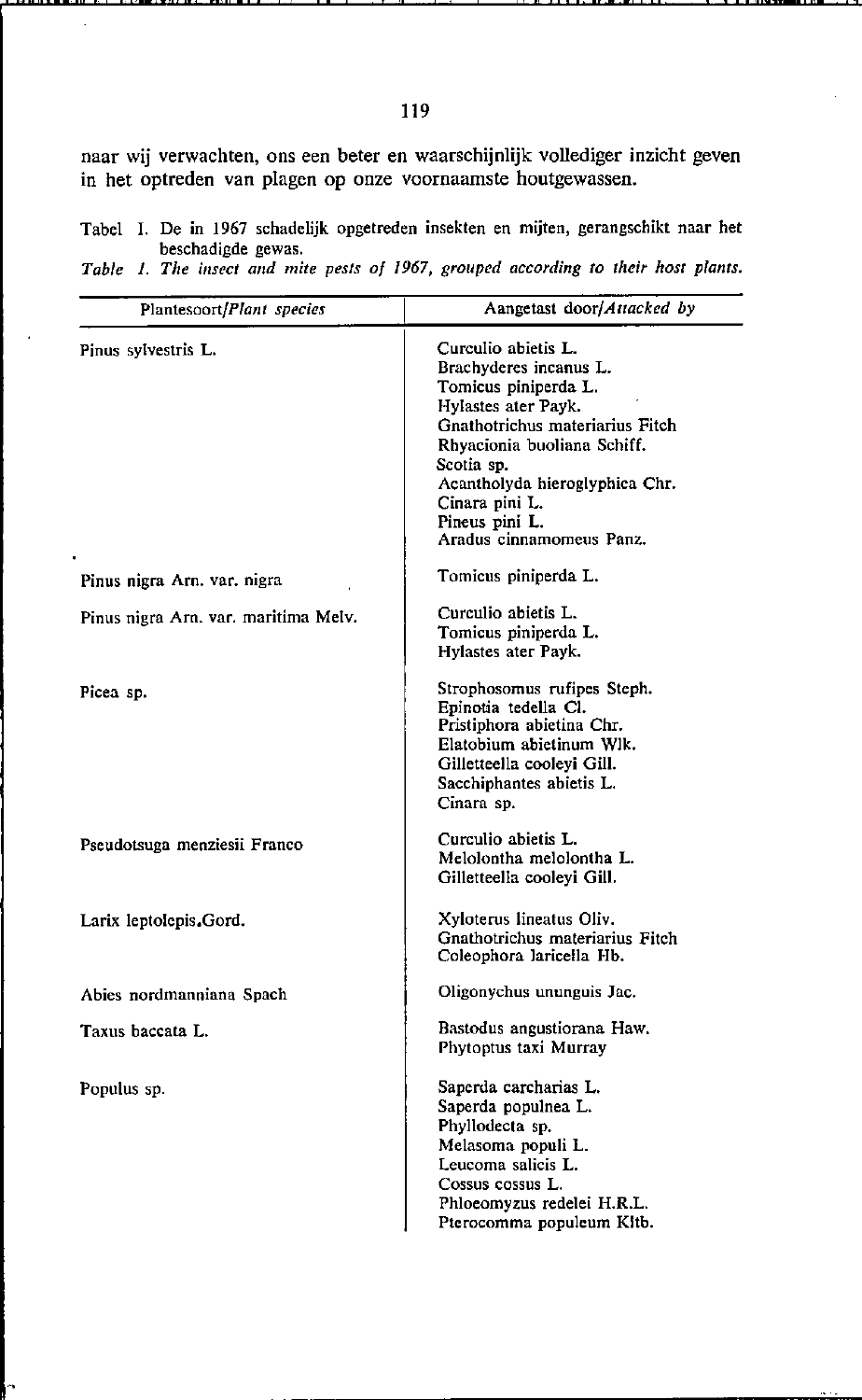120

 $\bar{\beta}$ 

 $\ddot{\phantom{1}}$ 

| Plantesoort/Plant species | Aangetast door/Attacked by                                                                                                                                                                                       |
|---------------------------|------------------------------------------------------------------------------------------------------------------------------------------------------------------------------------------------------------------|
| Salix sp.                 | Phyllodecta sp.<br>Lochmaea capreae L.<br>Cossus cossus L.<br>Rhabdophaga terminalis H.Lw.<br>Rhabdophaga ramicola Rübs.<br>? Pterocomma pilosum Bckt.<br>Phylloxerina sp.<br>Schizotetranychus schizopus Zacher |
| Quercus robur L.          | Tortrix viridana L.<br>Operophtera brumata L.<br>Euproctis chrysorrhoea L.<br>Malacosoma neustria L.<br>Neuroterus numismalis Fourc.<br>Phylloxera coccinea Heyd.                                                |
| Quercus rubra L.          | Tortrix viridana L.<br>Operophtera brumata L.                                                                                                                                                                    |
| Fagus sylvatica L.        | Orchestes fagi L.<br>Phyllaphis fagi L.<br>Cryptococcus fagi Bärenspr.                                                                                                                                           |
| Ulmus sp.                 | Euproctis chrysorrhoea L.<br>Malacosoma neustria L.<br>Eriosoma ulmi L.                                                                                                                                          |
| Tilia curopaea L.         | Operophtera brumata L.<br>Caliroa annulipes Kl.<br>Eucallipterus tiliae L.<br>Eotetranychus telarius L.                                                                                                          |
| Betula sp.                | Deporaus betulae L.<br>Lochmaea capreae L.<br>Acalla ferrugana Tr.<br>Lyonetia clerckella L.<br>Simaethis pariana Cl.<br>Euproctis chrysorrhoea L.                                                               |
| Fraxinus sp.              | Hylesinus fraxini Panz.<br>Lepidosaphes ulmi L.                                                                                                                                                                  |
| Crataegus sp.             | Operophiera brumata L.<br>Yponomeuta padella malinella Zll.<br>Euproctis chrysorrhoea L.<br>Dasyneura crataegi Winn.                                                                                             |
| Acer pseudoplatanus L.    | Euproctis chrysorrhoea L.<br>Drepanosiphum platanoides Schrk.                                                                                                                                                    |
| Alnus sp.                 | Agelastica alni L.                                                                                                                                                                                               |
| Hippophae rhamnoides L.   | Euproctis chrysorrhoea L.<br>Phytoptus hippophaenus Nal.                                                                                                                                                         |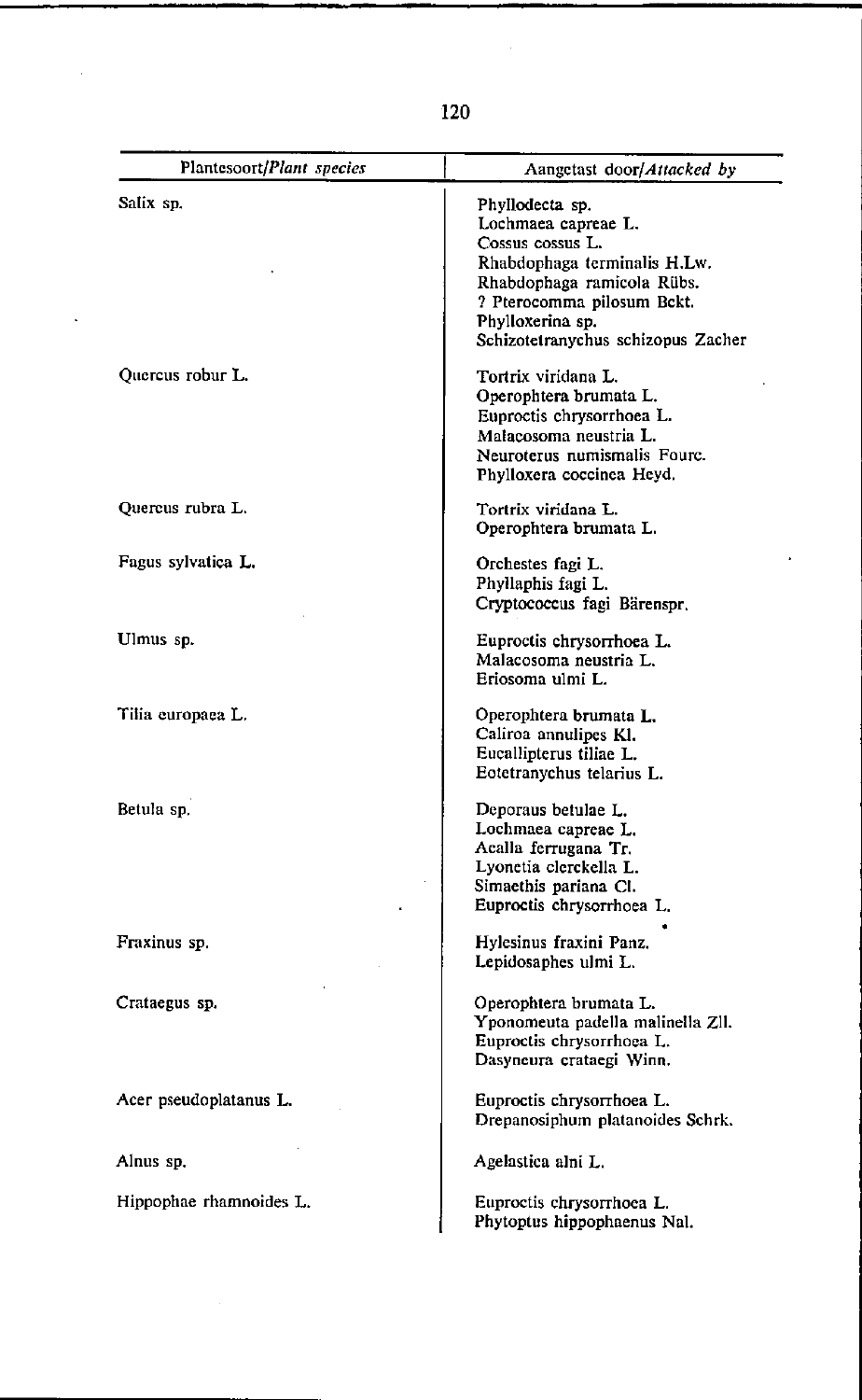| Plantesoort/Plant species | Aangetast door/Attacked by                                                            |
|---------------------------|---------------------------------------------------------------------------------------|
| Euonymus europaea L.      | Yponomeuta evonymella L.                                                              |
| Prunus sp.                | Lyonetia clerckella L.<br>Operophtera brumata L.<br>Yponomeuta padella malinella Zll. |
| Corylus avellana L.       | Phytoptus avellanae Nal.                                                              |
| Sorbus sp.                | Lyonetia clerckella L.<br>Euproctis chrysorrhoea L.<br>Lepidosaphes ulmi L.           |
| Cotoneaster sp.           | Euproctis chrysorrhoea L.                                                             |
| Viburnum opulus L.        | Galerucella viburni Payk.<br>Euproctis chrysorrhoea L.<br>Ceruraphis eriophori Wek.   |
| llex aquifolium L.        | Phytomyza ilicis Curt.                                                                |
| Cornus sp.                | Yponomeuta padella malinella ZII.                                                     |
| Calluna vulgaris Hull     | Lochmaea suturalis Thoms.                                                             |

Tabel II. De graad van aantasting in de verschillende provincies.

Table II. The degree of infestation in the different provinces in the Netherlands.

 $A =$  ernstige aantasting (waaronder kaalvreterij)

-heavy infestation (among which complete defoliation) - ditto, but local

- $a = idem$ , docht plaatselijk  $B =$  matige aantasting
- 
- $b = idem$ , doch plaatselijk  $C =$  lichte aantasting
- $c = idem$ , doch plaatselijk
- moderate infestation - ditto, but local
- light infestation
- ditto, but local

|                                                    | Provincies/Provinces |           |        |            |                       |         |           |            |         |            |              |
|----------------------------------------------------|----------------------|-----------|--------|------------|-----------------------|---------|-----------|------------|---------|------------|--------------|
| Insektesoort/Insect species                        | Friesland            | Groningen | Drente | Overijsel* | Gelderl. <sup>4</sup> | Utrecht | N.Holland | Z.-Holland | Zeeland | N.-Brabant | Limburg      |
| Curculio abietis L                                 | c                    |           | c      | b          | bc                    |         |           |            |         | c          | b            |
| Orchestes fagi L. $\cdot$ . $\cdot$ . $\cdot$      |                      |           |        | c          | ċ                     | c       |           |            |         |            |              |
| Deporaus betulae L.                                |                      |           |        | с          |                       |         |           |            |         |            |              |
| Brachyderes incanus L., ., .                       |                      |           |        | ь          |                       |         |           |            |         | h          |              |
| Strophosomus rufipes Steph                         |                      |           |        |            |                       |         |           |            |         |            | $\mathbf{a}$ |
| Tomicus piniperda L.                               | c                    |           | bС     | abc        | abc                   | c       | c         | bс         |         | aBc        |              |
| Hylastes ater Payk.                                |                      |           |        |            | c                     |         |           |            |         | ь          |              |
| Xyloterus lineatus Oliv.                           |                      |           |        |            |                       | c       |           |            |         |            |              |
| Gnathotrichus materiarius Fitch                    |                      |           |        |            | aВ                    | ь       |           |            |         |            |              |
| Hylesinus fraxini Panz.                            |                      |           |        |            |                       |         |           | ħ          |         |            |              |
| Saperda carcharias L.                              |                      | c         |        |            | h                     |         |           |            |         | ab         |              |
| Saperda populnea $L \cdot \cdot \cdot \cdot \cdot$ |                      |           |        |            | c                     |         |           |            |         | c          |              |
| Melolontha melolontha $L_1$ , $L_2$                |                      |           |        |            | a                     |         |           |            |         |            |              |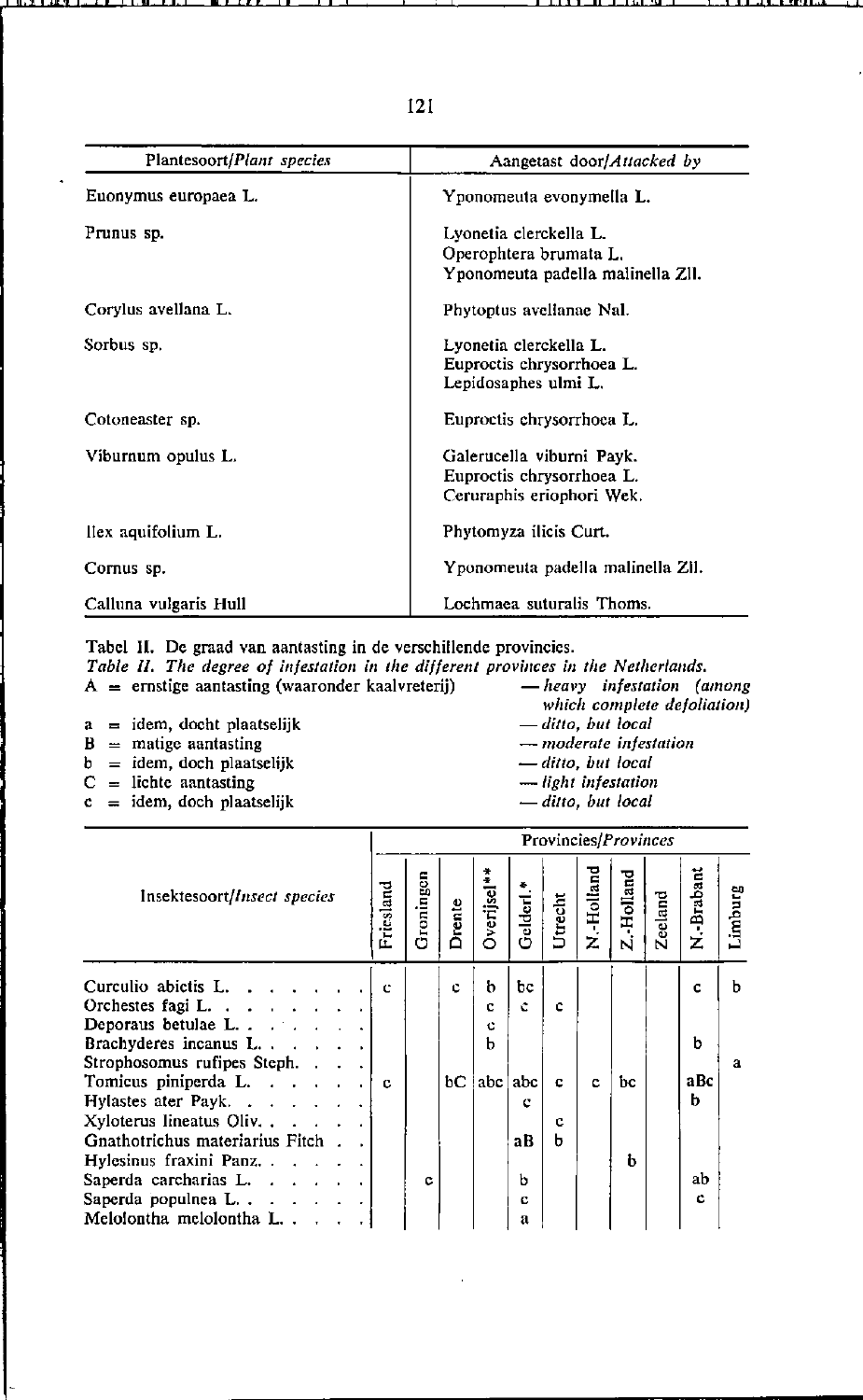|                                                                                                                                                                                                                                                                                                                                                                                                                                                                                                                                                | Provincies/Provinces |           |         |                       |                                                      |                             |                               |                                    |              |                                                                  |                                                 |
|------------------------------------------------------------------------------------------------------------------------------------------------------------------------------------------------------------------------------------------------------------------------------------------------------------------------------------------------------------------------------------------------------------------------------------------------------------------------------------------------------------------------------------------------|----------------------|-----------|---------|-----------------------|------------------------------------------------------|-----------------------------|-------------------------------|------------------------------------|--------------|------------------------------------------------------------------|-------------------------------------------------|
| Insektesoort/Insect species                                                                                                                                                                                                                                                                                                                                                                                                                                                                                                                    | Friesland            | Groningen | Drente  | $Overijsel**$         | Gelderl.*                                            | Utrecht                     | N.-Holland                    | Z.-Holland                         | Zeeland      | N.-Brabant                                                       | Limburg                                         |
| Phyllodecta sp.<br>$\mathbf{z} = \mathbf{z}$<br>Melasoma populi L.<br>Agelastica alni L.<br>Lochmaea suturalis Thoms.<br>Lochmaea capreae L<br>Galerucella viburni Payk                                                                                                                                                                                                                                                                                                                                                                        | a                    |           | Ab      | c<br>ab<br> ABC       | b<br>c<br>Аb<br>ab<br>b.                             | aВ<br>a                     | ы<br>A<br>c                   | a.                                 |              | c<br>c.<br>c<br>aBc<br>ab                                        | c<br>a                                          |
| Coleophora laricella Hb<br>Rhyacionia buoliana Schiff. .<br>Epinotia tedella Cl.<br>Bastodus angustiorana Haw<br>Simaethis pariana Cl.<br>Acalla ferrugana Traub<br>Lyonetia clerckella L.<br>Tortrix viridana L<br>Operophtera brumata L<br>Yponomeuta sp. $\ldots$ .<br>Scotia sp. $\cdots$ $\cdots$ $\cdots$<br>Leucoma salicis L.<br>Euproctis chrysorrhoea L<br>Malacosoma neustria L.<br>Cossus cossus L<br>Pristiphora abietina Chr.<br>Diprion pini L.<br><b>Contractor</b><br>Caliroa annulipes Klug<br>Acantholyda hieroglyphica Chr | ь<br>a               | a         | bC<br>c | c<br>b<br>b<br>b<br>a | ьс<br>bc<br>bc<br>abC<br>c<br>a<br>$\mathbf{a}$<br>C | c<br>¢<br>a                 | a<br>b<br>$\mathbf{a}$<br>abc | abc labc<br>bc                     | ab           | bС<br>c<br>bс<br>ab<br>b<br>ab<br>ab<br>c.<br>ь<br>a<br>Ċ.<br>ab | b<br>a<br>ь<br>b<br>$\mathbf{a}$<br>c<br>a<br>c |
| Neuroterus numismalis Fourc.<br>Phytomyza ilicis Curt<br>Rhabdophaga terminalis H.Lw<br>Dasyneura crataegi Winn<br>Rhabdophaga ramicola Rübs<br>Elatobium abietinum Wlk<br>Eucallipterus tiliae L.<br><b>Contract Contract</b><br>Drepanosiphum platanoides Schrk<br>Phyllaphis fagi L.<br><b>Contractor</b><br>Ceruraphis eriophori Wlk<br>Phylloxera coccinea Heyd<br>Phloeomyzus redelei H.R.L.                                                                                                                                             | ·label               | c<br>c    | aB      | ь                     | Аb<br>а<br>a                                         | A<br>c<br>b                 | c<br>a<br>aЬ<br>ab            | a<br>ab<br>bc<br>$\mathbf{a}$<br>a | $\mathbf{a}$ | a<br>Ć<br>Ab                                                     | А<br>a                                          |
| Pterocomma populeum Kltb<br>Cinara sp.<br>$\sim$ $\sim$ $\sim$ $\sim$<br>$\ddotsc$<br>Phylloxerina sp.<br>$\cdot$<br>Sacchiphantes abietis L.<br>Gilletteella cooleyi Gill.<br>Pineus pini L.<br>$\ddot{\phantom{a}}$<br>$\mathcal{A}=\mathcal{A}$ .<br>Cryptococcus fagi Bärenspr.<br>Lepidosaphes ulmi L.<br>$\sim 10^{-11}$ km $^{-1}$                                                                                                                                                                                                      |                      |           | c       | a<br>c                | c<br>c<br>с<br>c                                     | Ъ<br>c<br>¢<br>$\mathbf{a}$ | a<br>ħ<br>c<br>b.             |                                    |              | c<br>a.<br>bc<br>$\mathbf{c}$<br>aBc                             | a<br>В<br>c                                     |

122

l.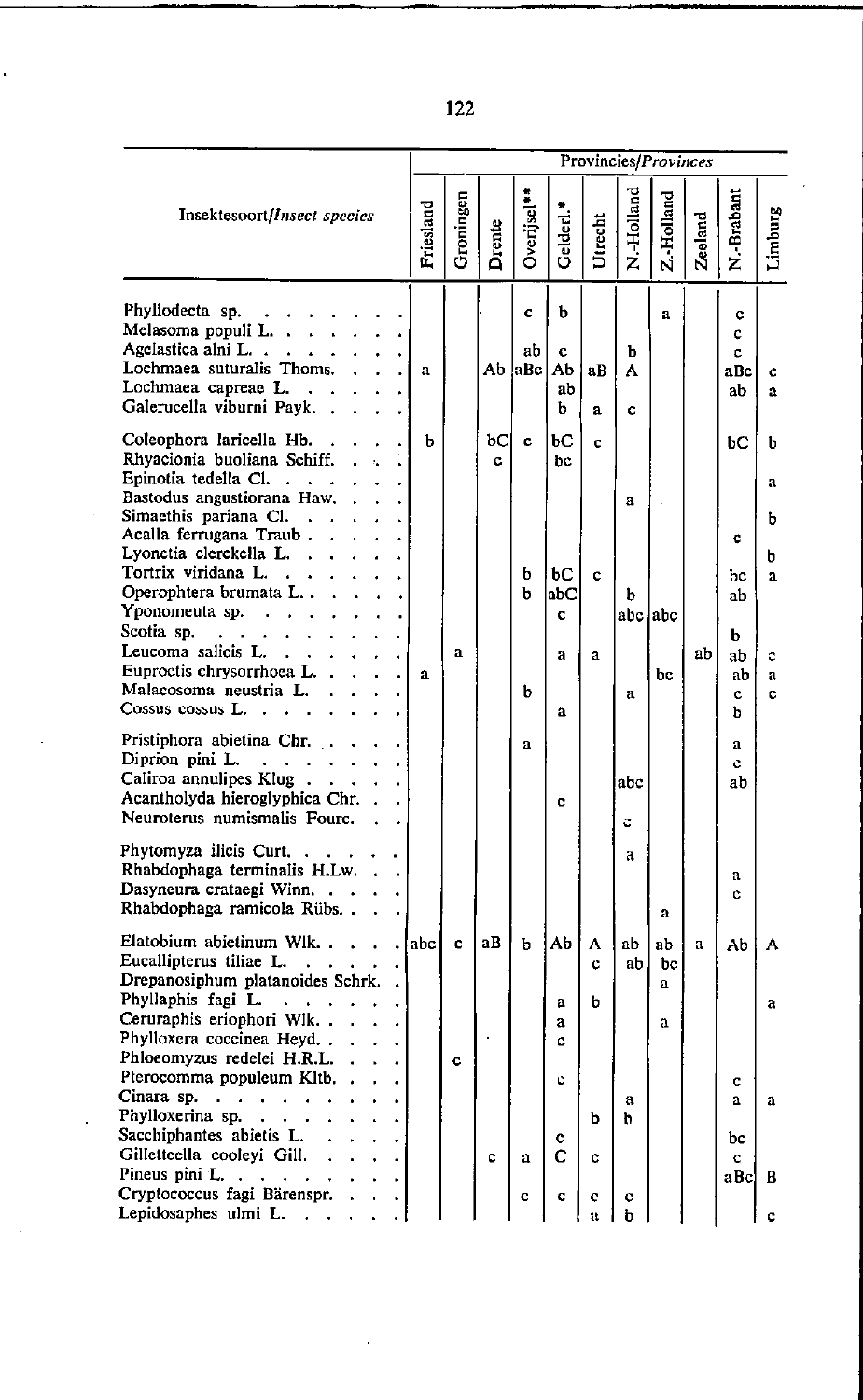| Provincies/Provinces |                                                                                |        |          |          |         |              |               |         |           |         |  |  |  |
|----------------------|--------------------------------------------------------------------------------|--------|----------|----------|---------|--------------|---------------|---------|-----------|---------|--|--|--|
| Friesland            | <b>Groningen</b>                                                               | Drente | Dverijse | Gelderl. | Utrecht | Hollan.<br>z | -Brabant<br>z | Zeeland | Noordbrab | Limburg |  |  |  |
|                      |                                                                                |        |          |          | b       |              |               |         |           |         |  |  |  |
|                      |                                                                                |        |          | с        |         |              |               |         |           |         |  |  |  |
|                      |                                                                                |        | b        | h        | h       | c<br>с       | h<br>с        |         |           |         |  |  |  |
|                      | $\cdots$<br>Schizotetranychus schizopus Zacher.<br>Phytoptus hippophaenus Nal. |        |          |          |         |              |               |         |           |         |  |  |  |

**>I< inel. Oostelijk Flevoland** 

**\*\* inel. Noordoostpolder** 

# Kevers *(Co/eop/era)*

Grote dennesnuitkever *(Curculio abietis* L.)

Aantastingen Van matige betekenis kwamen op douglas voor bij Enschede en plaatselijk op het noordelijk deel van de Veluwe (o.a. bij Putten). Op Corsicaanse den was het insekt schadelijk bij Afferden L.).

# Grijze dennesnuitkever *(Brachyderes incanus* L.)

Betreffende dit insekt berichtte men ons schade van matige betekenis aan grovedennen bij Rips en in de boswachterij Haarle.

Denneknopsnuitkever *(Strophosomus rufipes* Steph.)

Fijnsparren bij Swalmen hebben ernstig te lijden gehad door de vreterij van dit insekt.

### Dennenscheerder *(Tomicus piniperda* L.)

Als gevolg van wateroverlast, waarbij vaak een deel van de dennenbossen onder water kwam te staan, ontstonden plaatselijk haarden met overmatig broedgelegenheid VOOr dit insekt. Meldingen van ernstige aantasting moeten dan ook voornamelijk aan deze omstandigbeid worden toegeschreven. Zwaar zijn grovedennen aangetast bij Arnhem, Otterlo, St. Anthonis, Helvoirt, omgeving Loon op Zand en vliegveld Twente. Van matige betekenis was de aantasting van groveden bij Rips, Deurne, Bakel, Dalfsen en Putten; in Hoek van Holland werd de Oostenrijkse den matig aangetast.

Zwarte dennebastkever *(Hylastes ater Payk.)* 

Beperkte aantasting van grovedennen kwam bij Deurne voor.

#### Kleine dennehoutkever *(Gnatho/richus materiarius* Fitch)

Massaal is de kever gevonden in niet ontschorste dennestammen of -stobben bij Wekerom en Almen, in De Hoge Veluwe en het Loenense Bos. Bij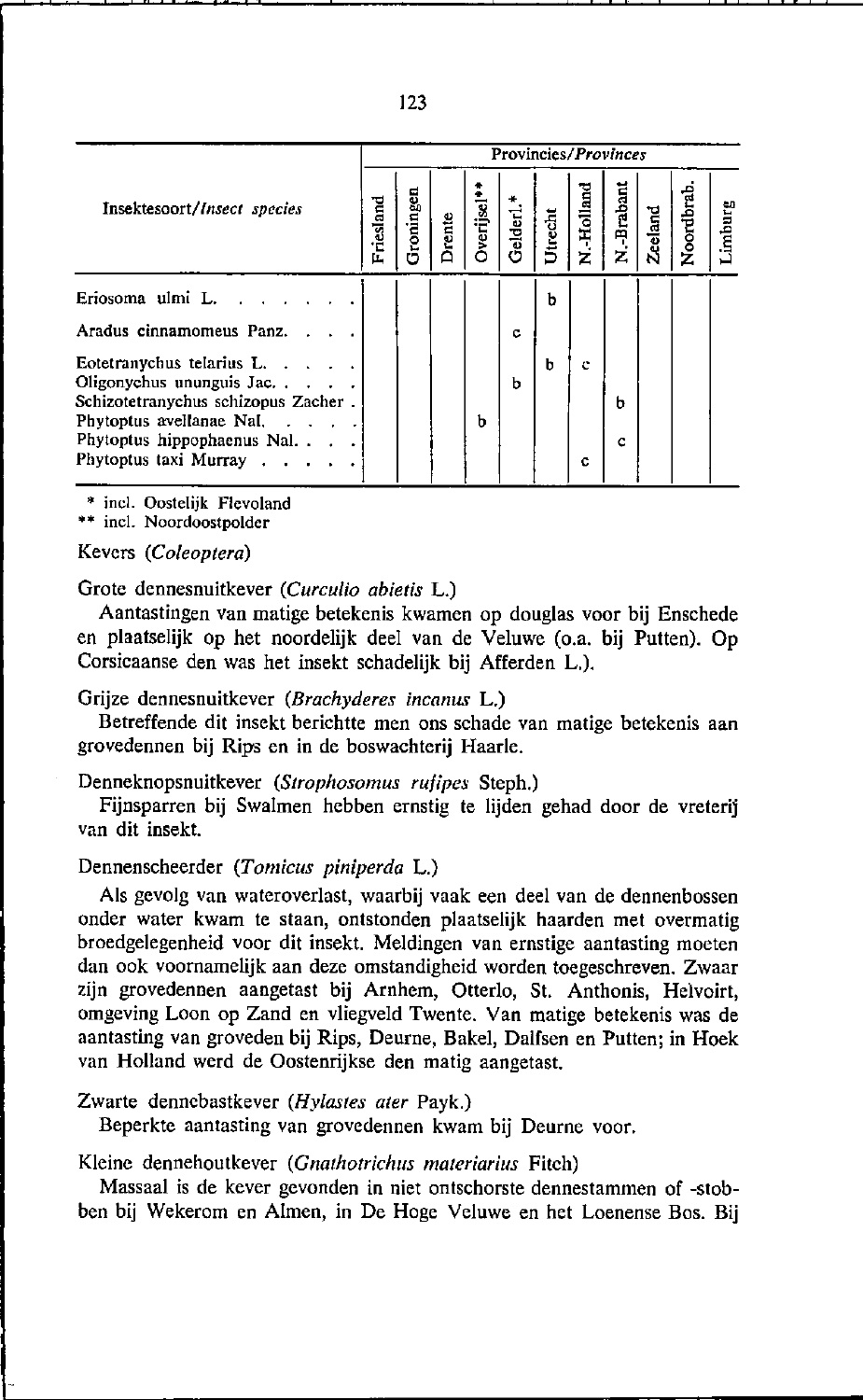Austerlitz kwam het insekt in grote aantallen voor in lariksstammen, tezamen met de gestreepte dennehoutkever *(Xyloterus lineatus Oliv.)*. Essebastkever (Hylesinus fraxini Panz.)

Op enkele pleinen van de Rotterdamse plantsoendienst blijkt speciaal *Fraxinus cv. 'Hessei'* door dit insekt te worden aangetast; de gewone es was daar vrij van aantasting.

#### Sneeuwbalhaan *(Galerueella viburni* Payk.)

Kaalvreterij van *Viburnum* kwam voor in een plantsoen te Utrecht; van matige betekenis was de aantasting in De Hoge Veluwe.

# Gele wilgebladkever *(Lochmaea eapreae* L.)

De soort, die zeer nauw aan de heidekever verwant is, heeft in verschillende delen van Noord-Brabant en Gelderland jonge berken soms volledig ontbladerd. Dit had o.a. plaats in de omgeving van Wolfheze, Schaarsbergen, op de Gortelse heide en in het landgoed "De Utrecht" bij Esbeek. **In** de Peel en de Strabrechtse heide zijn behalve jong berkenopslag, ook groepen waterwilgen kaalgevreten.

#### Heidekever *(Lochmaea suturalis Thoms.)*

Deze kever, die in 1966 op enkele heidevelden reeds massaal optrad, kwam in 1967 in nog grotere aantaIlen voor. Uitgestrekte heidevelden, zoals in Drente, Gelderland, maar ook in Noord-HoIland (Schoorl), hebben er zwaar door geleden. Ook uit de nog niet genoemde provincies kwamen meldingen binnen over gebieden, waarin zich grote of kleinere haarden hadden ontwikkeld (zie tabel 11). Het zou ons in dit bestek te ver gaan, al deze gebieden met name te noemen. De betekenis van dergelijke aantasting moet stelIig nadelig geweest zijn voor de honingproduktie, de schaaphouderij en zeker niet in de laatste plaats voor de recreatie.

#### Elzehaan *(Agelastica alni* L.)

Elzen op het landgoed "De Eese" (Ov.) werden kaalgevreten; matige vreterij kwam voor bij Hilversum en in de Noordoostpolder.

#### Wilgehaan *(Phyllodec/a* sp.)

Salix purpurea cv. 'Gracilis' in een stadsplantsoen van Den Haag werd ernstig door dit insekt aangetast. Populieren en wilgen langs de rijksweg Arnhem-Nijmegen waren plaatselijk matig aangevreten.

## Meikever *(Melolontha melolontha L.)*

**In** de boswachterij Uddel heeft een douglasbeplanting zwaar te lijden gehad van vreterij door de engerlingen.

#### Grote populiereboktor *(Saperda carcharias* L.)

De larven van dit insekt bleken in populierenwegbeplantingen vooral schadelijk te zijn opgetreden bijCuyk, Deurne, Asten en Voordeldonk. Voorts werd matige aantasting waargenomen in de omgeving van Hummelo en Voorst. "

- र हुई।<br>∽ा हुई ।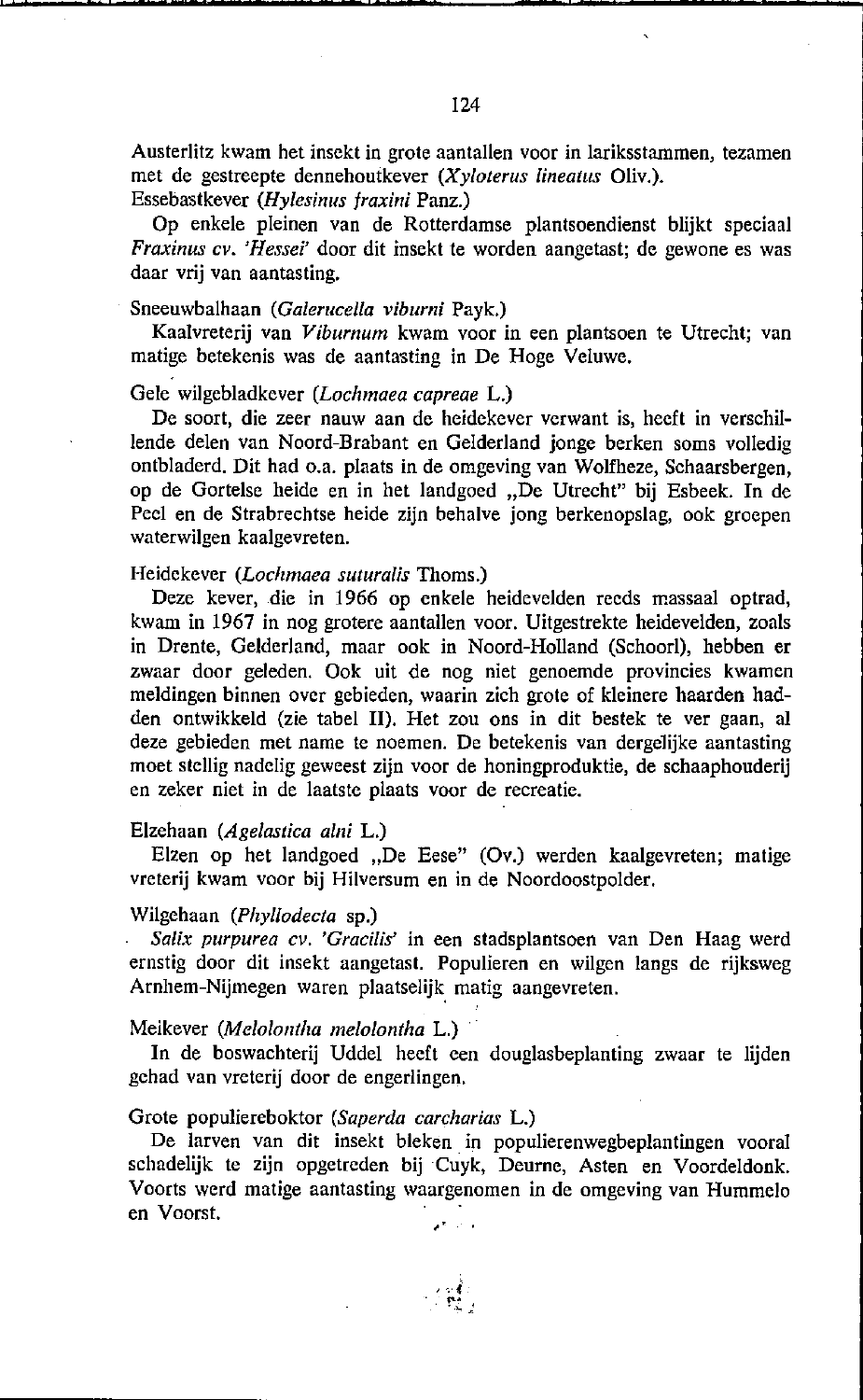# Vlinders *(Lepidop/era)*

### Lariksmot *(Coleophora laricella Hb.)*

Kwam in 1966 plaatselijk nog ernstige vreterij door de rupsen van deze micro voor, in 1967 bleek dit optreden meest van geringe, soms van matige betekenis te zijn geweest. Meldingen, behorende tot de laatste categorie kwamen uit Appelscha, Brummen, Uddel, Almelo (landgoed Park 1813), Esbeek, Helden, Venlo, Grubbenvorst en plaatselijk ook nog uit de hout**vesterijen Assen-noord en Assen-zuid.** 

#### Dennelotrups *(Rhyacionia buoliana* Schiff.)

In de boswachterij Kootwijk kwam enige aantasting van groveden voor in de omgeving van sterfteplekken ten gevolge van waterovervloed.

# Sparrebladroller (Epinotia tedella Cl.)

Bij Grubbenvorst werden randbomen van een kerstbomenperceel ernstig aangetast.

# Rododendronbladroller *(Bas/odus angustiorana* Haw.)

In het Amsterdamse Bos heeft *Taxus* ernstig van vreterij door dit insekt te lijden gehad.

### Skeletteermot *(Simaethis pariana Cl.)*

Bij Roermond en Reuver werden berken (Betula verrucosa en B. pubeseens) vrij ernstig door dit insekt, afkomstig van vruchtbomen, aangetast.

# Kersemineermot *(Lyonetia clerckelIa* L.)

Bij Venlo en omgeving nam men aantastingen waar van *Betuia, Sorbus* en *Prunus* door deze mineerder, eveneens afkomstig van vruchtboomgaarden.

Groene eikebladroller (Tortrix viridana L.) en kleine wintervlinder (Ope*rophlera brumata* L.)

In Limburg kwamen zware aantastingen van zomereiken voor bij Bergen, Montfort en Herkenbosch. Een gezamenlijk optreden van beide soorten, waarbij het accent vermoedelijk op de wintervlinder moet worden gelegd, veroorzaakte kaalvreterij van eiken in de Drunense Duinen en bij Nijmegen. Van wat geringere betekenis was de vreterij bij Esbeek, Helvoirt, Wijchen, Hummelo, op De Hoge Veluwe en op vele eikenbeplantingen in Twente. De wintervlinder was in Alkmaar schadelijk op meidoorn en plaatselijk in Noord-Brabant ook aan linde en *Prunus.* 

# Spinselmotten *(Yponomeuta* sp.)

Een schadelijk optreden van dit insekt heeft volgens de opgaven, voornamelijk in westelijk Nederland plaats gevonden. *Comus* werd in Schiedam en *Prunus padus* en *Cralaegus* op diverse plaatsen in Amsterdam kaalgevreten. Matig was de aantasting van meidoorn in Schiedam en van kardinaalshoed en *Prunus* in Anna's Hoeve bij Hilversum.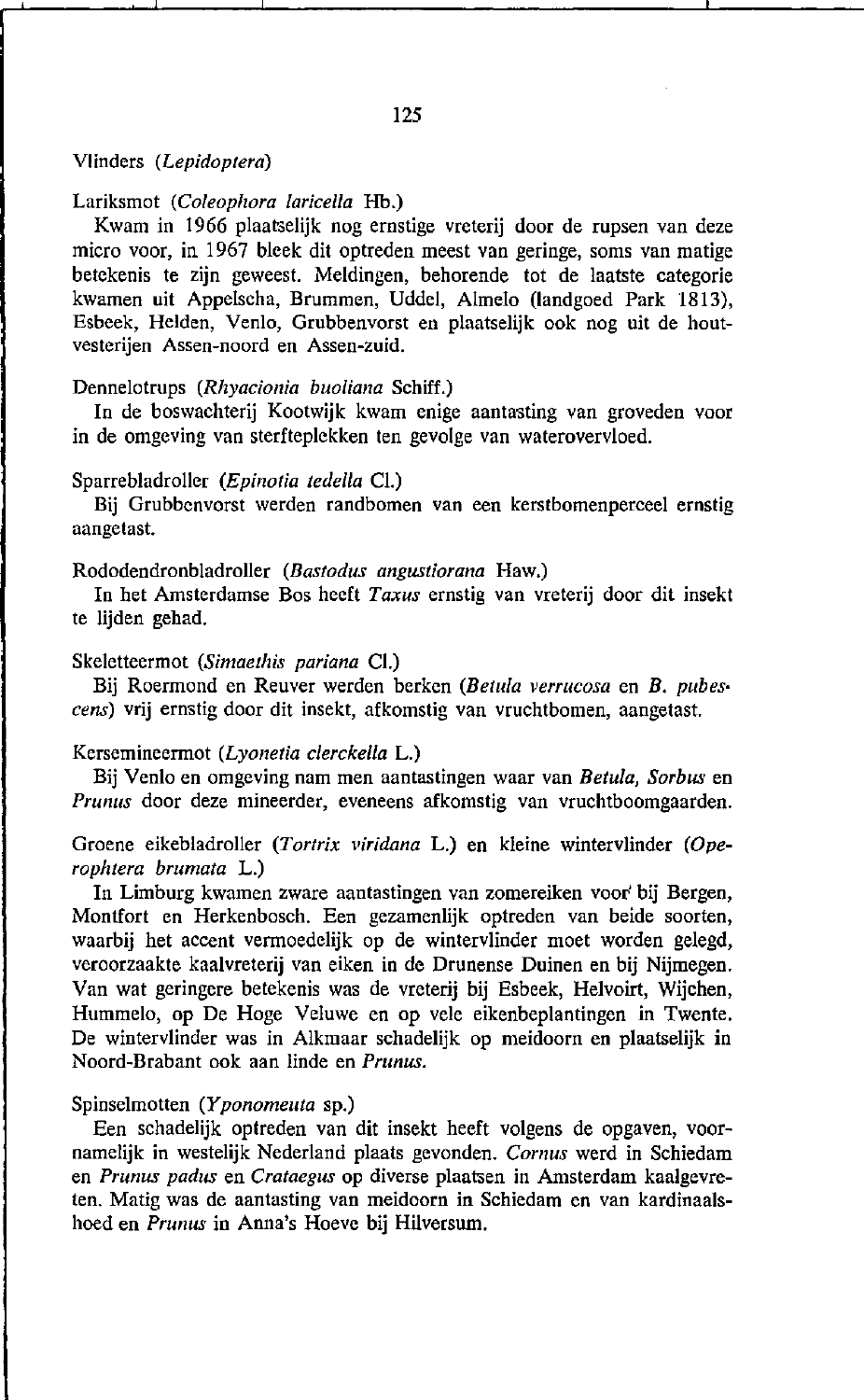#### Aardrupsen *(Scotia* sp.)

Bij Best is aan eenjarige zaailingen van groveden enige schade door aardrupsen toegebracht.

## Satijnvlinder *(Leucoma salicis* L.)

Rupsen van dit populiereinsekt veroorzaakten plaatselijk weer kaalvreterij. Dit gebeurde in wegbeplantingen bij 's-Hertogenbosch, Zaltbommel, Woensdrecht, Utrecht (langs het Merwedekanaal), Scheemda en pleksgewijs in een populierenopstand in het noordelijk deel van Oostelijk Flevoland. Van matige betekenis waren de aantastingen bij Dirksland, Perkpolder en Eist.

#### Bastaardsatijnvlinder *(Euproctis chrysorrhoea* L.)

Dit op verschillende houtsoorten als schadelijk gemelde insekt, heeft in de duinstreek — vooral bij West-Terschelling en Hoek van Holland — de duindoorn aangetast. Bovendien kwamen de rupsen in de stadsbeplanting en in tuinen van Den Haag, o.a. op *Cotoneaster* en vruchtbomen, vrij talrijk voor. Zomereiken bij Linne, Montfoort-Vlodrop en Roosendaal werden kaalgevreten. Bij Heesch en Geffen werden de eiken matig aangetast. In plantsoenen te Eindhoven. meldde men een massaal optreden op enkele houtsoorten: *Sorbus, Crataegus, Viburnum* en vruchtbomen.

#### Ringelrups *(Malacosoma neustria* L.)

Iepen in Slotermeer werden ernstig-, eiken in de Noordoostpolder matig aangevreten.

#### Wilgehoutrups *(Cossus cossus* L.)

In populierenwegbeplantingen kwamen haarden van ernstige aard voor bij Deurne, Asten, Voordeldonk en Voorst, terwijl bij Dodewaard wilgen zo ernstig waren aangetast, dat tot het vellen van een deel is besloten.

# Bladwespen *(Hymenoptera)*

#### Sparrebladwesp *(Pristiphora abietina* Chr.)

Bij Valkenswaard trad het insekt in fijnsparren opnieuw schadelijk op; men heeft er een bestrijding met lindaan toegepast. Op het landgoed Hulsbeek (bij Oldenzaal) werden sitkasparren kaalgevreten.

#### Lindebladwesp *(Caliroa annulipes* Kl.)

Van de linden in straten van Amsterdam, Helmond en Alkmaar werden de bladeren volledig geskeletteerd door de bastaardrupsen.

#### Vliegen en muggen *(Diptera)*

#### Hulstvlieg *(Phytomyza ilicis Curt.)*

**In** verscheidene plantsoenen te Amsterdam en in het Amsterdamse Bos is *Jlex aqu;folium* ernstig door deze bladmineerder aangetast.

# Wilgetopgalmug (Rhabdophaga terminalis H.Lw.)

Plaatselijk werd in Noord-Brabant vrij grote aantallen bladgallen aan *Salix alba* waargenomen.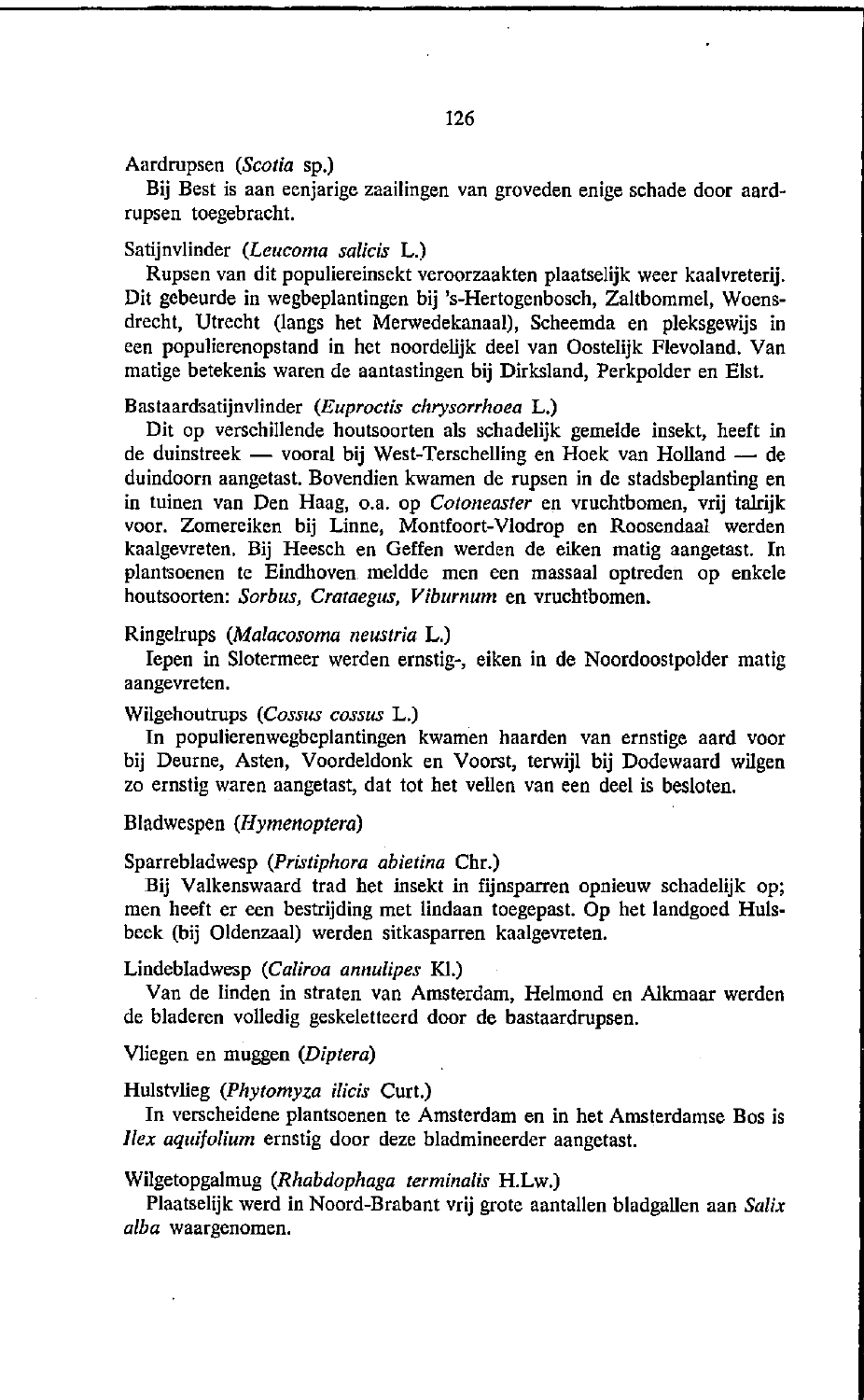Evenals in 1966 was ook in 1967 de aantasting door deze galmug aan bitterwilgen in plantsoenen te Den Haag aanzienlijk.

# Blad- en schildluizen *(Hemiptera)*

# Groene sparreluis *(Elatobium abietinum* WIk.)

Als gevolg van de zachte winter van 1966-1967, trad de luis in het gehele land schadelijk, plaatselijk en vooral aan sitka- en servische spar zelfs zeer schadelijk op. Het grootste aantal meldingen van zware schade kwamen uit de provincies Drente, Gelderland. Utrecht, Noord-Brabant en Limburg. Zwaar getroffen sparrenbeplantingen, waarvan er vele met een insekticide zijn behandeld, kwamen voor bij Appelscha, in het Asser Bos, bij Wijster, in "Assen-noord", bij Eelde, Lunteren, Etten (Gld.), Beek, Zeist, Austerlitz, Boskoop. Esbeek. Vaals. Venray en Neer. in Oostelijk Flevoland, de Braakmanpolder (Z.), Hoek van Holland, Leender Bos en op Texel.

# Lindebladluis *(Eucallipterus tiliae L.)*

Op de linden in straatbeplantingen van Amsterdam is de luis massaal waargenomen; in Gouda en Hilversum was dit in geringere mate het geval.

# Grote esdoornluis *(Drepanosiphum platanoides* Schrk.)

Evenals dat voor de lindeluis geldt, produceert ook deze soort overvloedig honingdauw, indien ze in grote aantallen optreedt. Een dergelijk geval deed zich in een straatbeplanting met esdoorn te Den Haag voor.

# Beukebladluis *(Phyllaphis tagi* L.)

Vrij sterke aantasting, waardoor de bladeren gaan krullen, nam men in Haelen (L.), De Hoge Veluwe en op de Utrechtse Heuvelrug waar.

# Sneeuwbal-zeggeluis *(Ceruraphis eriophori* Walk.)

De schade, waarbij de bladeren van *Viburnum* zich kroezen, kwam vooral voor in de stadsbeplanting van Schiedam, maar ook hier en daar op de Veluwe.

# Wilgedwergluizen *(Phylloxerina* sp.)

Wilgen in plantsoenen te Utrecht en Alkmaar waren volgens de opgaven vooral in de nazomer in de schorsspleten van de stam met "bloedluis" bezet. Or D. Hille Ris Lambers (bladluisonderzoek T.N.O.) deelde mede, dat deze waarnemingen betrekking moeten hebben op *Phylloxerina-soorten.* 

# Takluizen *(Cinara* sp.)

In Amsterdam en in de boswachterij Texel waren stam en takken van *Picea* massaal met deze luizen bezet. Bij Bakel en plaatselijk in het noorden van Limburg kwamen grote aantallen takluizen op groveden voor, waarbij wel veel honingdauw, maar geen schade is opgemerkt.

# Oouglaswolluis *(Gilletteella cooleyi* Gill.)

De luis is massaal op douglas op het landgoed "De Eese" (Ov.) waarge**nomen.**